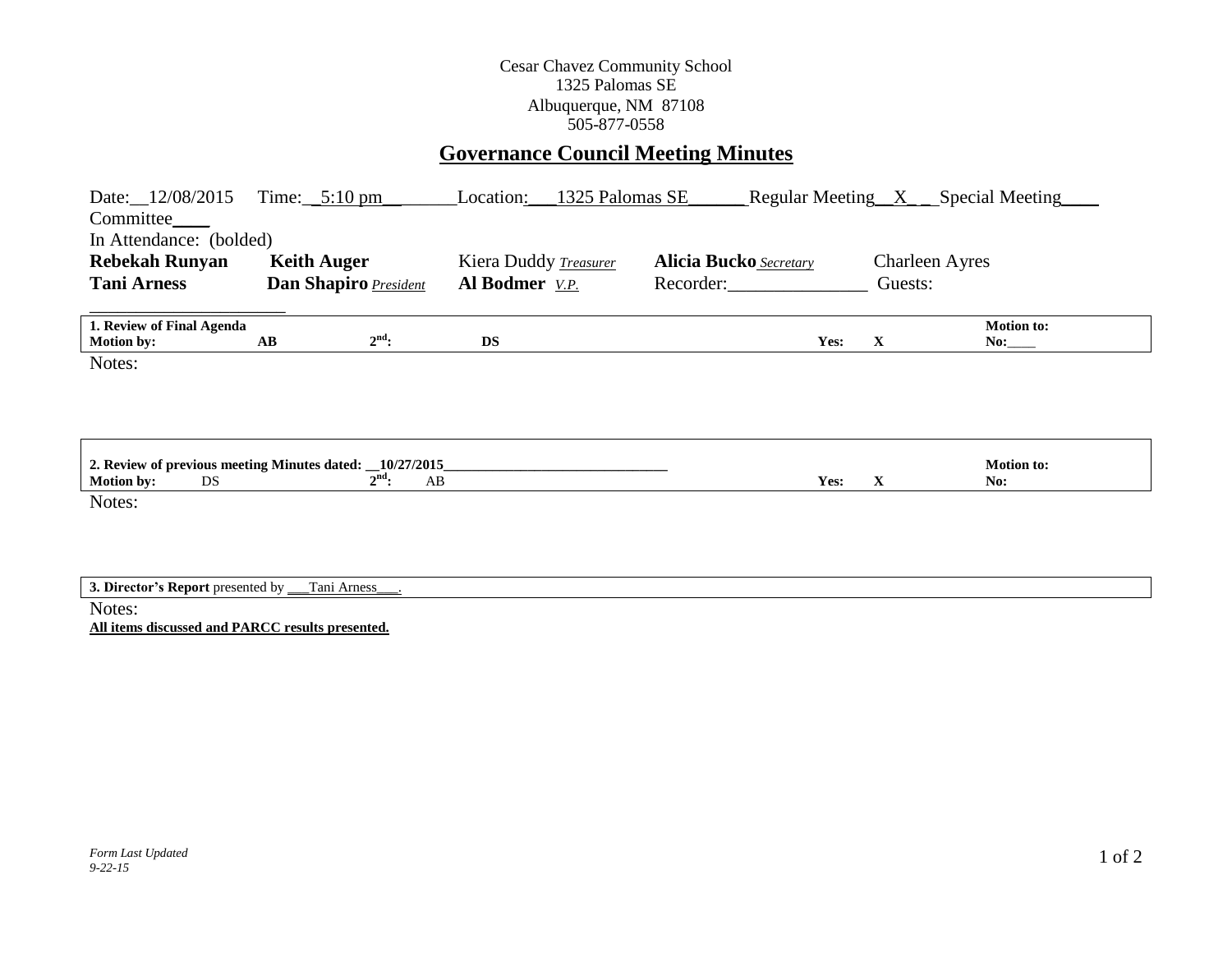## Cesar Chavez Community School 1325 Palomas SE Albuquerque, NM 87108 505-877-0558

| <b>Action Items:</b> (Item, motion by, second by, vote results)   | <b>MOTION</b> | <b>SECOND</b> | <b>YES</b> | N <sub>O</sub> |
|-------------------------------------------------------------------|---------------|---------------|------------|----------------|
| 1. Financial Reports Accepted for October 2015                    | DS            | KA            | X          |                |
| 2. Accounts Payable Payment Vouchers Accepted for October 2015    | AB            | KA            | X          |                |
| 3. Payroll Payment Vouchers for October 2015                      | AB            | DS            | X          |                |
| 4. The following BARS were discussed and approved:                |               |               |            |                |
| 512-000-1516-0007-IB                                              |               |               |            |                |
| 512-000-1516-0008-I                                               |               |               |            |                |
| 512-000-1516-0009-M                                               |               |               |            |                |
| 512-000-1516-0010-D                                               |               |               |            |                |
| 512-000-1516-0011-I                                               |               |               |            |                |
| 512-000-1516-0012-D                                               |               |               |            |                |
| 512-000-1516-0013-T                                               | AB            | DS            | X          |                |
| 5. CCCS Leader Evaluation Plan was discussed and approved         | KA            | AB            | X          |                |
| 6a. Letter to Ms. Poulus dated 12/08/2015 regarding rejection of  |               |               |            |                |
| PED/PEC proposed performance framework was discussed              |               |               |            |                |
| and approved                                                      | DS            | AB.           | X          |                |
| 6b. Performance Framework Resolution 01-2015/15 was discussed and |               |               |            |                |
| approved                                                          | ABucko        | DS            | X          |                |
| 7. Notice of Meetings Resolution 02-2015/16 was discussed and     |               |               |            |                |
| approved pending language clarification and revision              | KА            | AB            | X          |                |

### **Discussion Items:**

Discussed GC member search School topics/Strategic Plan to be discussed next meeting